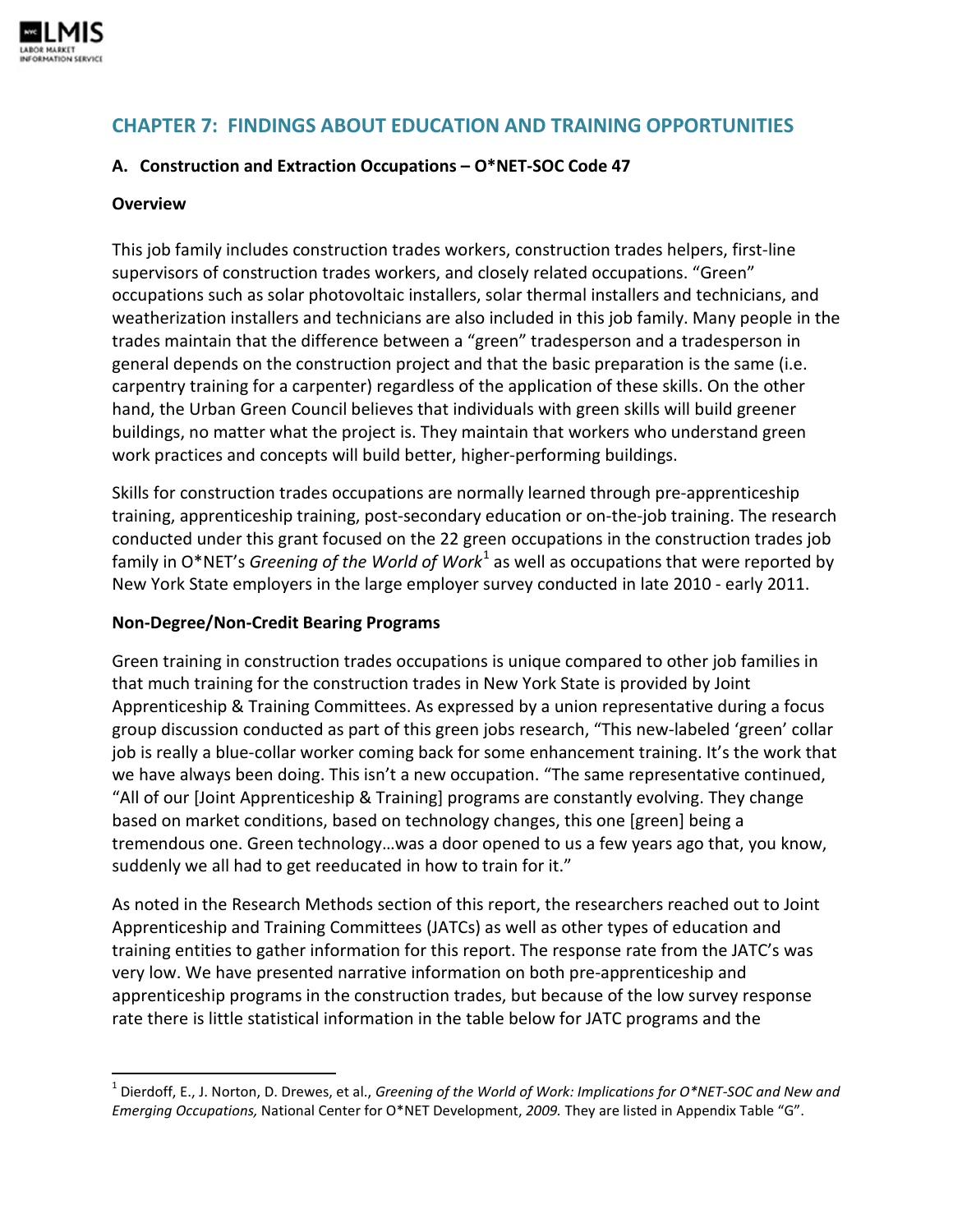information presented on the chart under-represents their role in training the "green" construction trades workforce.

The non-degree and non-credit bearing programs and courses identified for this job family may focus in such areas as background skills and general information; energy efficiency; electrical power and lighting; energy, environmental, sustainability or facilities management; renewable or alternative energy technologies; green construction and sustainable building, materials and design; and waste management and environmental remediation amongst others.

They may also include "green" education and training that prepare individuals for credentials from the following credentialing bodies:

- **AEE** (Association of Energy Engineers)
- **BEAC/CESB** (Board of Environmental, Health & Safety Auditor Certifications/Council of Engineering and Scientific Specialty Boards)
- **BPI** (Building Performance Institute)
- **GA** (Green Advantage)
- **UGC's GPro** (Urban Green Council)
- **LEED** (Leadership in Energy and Environmental Design)
- **NABCEP** (North American Board of Certified Energy Practitioners)
- **NAHB** (National Association of Home Builders)
- **OSHA** (Occupational Safety and Health Administration)
- **RESNET** (Residential Energy Services Network)

Additional examples of credentials for which students are prepared in this job family include Certified Green Professional (CGP), certification for 40-hour HAZWOPER (Hazardous Waste Operations and Emergency Response); International Ground Source Heat Pump Association (IGSHPA) installer certification; BPI Cooling Professional, Envelope Professional and Heating Professional; Environmental Protection Agency (EPA) Renovation, Repair and Painting certification; 8-hour Lead Renovator certification; Pre-Apprenticeship Certificate Training (PACT) Certification; and preparation for the LEED Green Associate among many others.

# **Examples of "Green" Non-Degree Training:**

The chart below displays the number of specifically "green" non-degree programs or non-credit bearing courses identified in the Construction and Extraction occupations by labor market region of New York State. Examples of these courses and programs include:

- Building Maintenance and Weatherization
- Construction Management for Green Building
- Electrical Installation
- Fundamentals of Building Green
- GPRO
- Green Building for Contractors
- Green Roofs and Living Walls
- Introduction to Photovoltaic Design and Installation

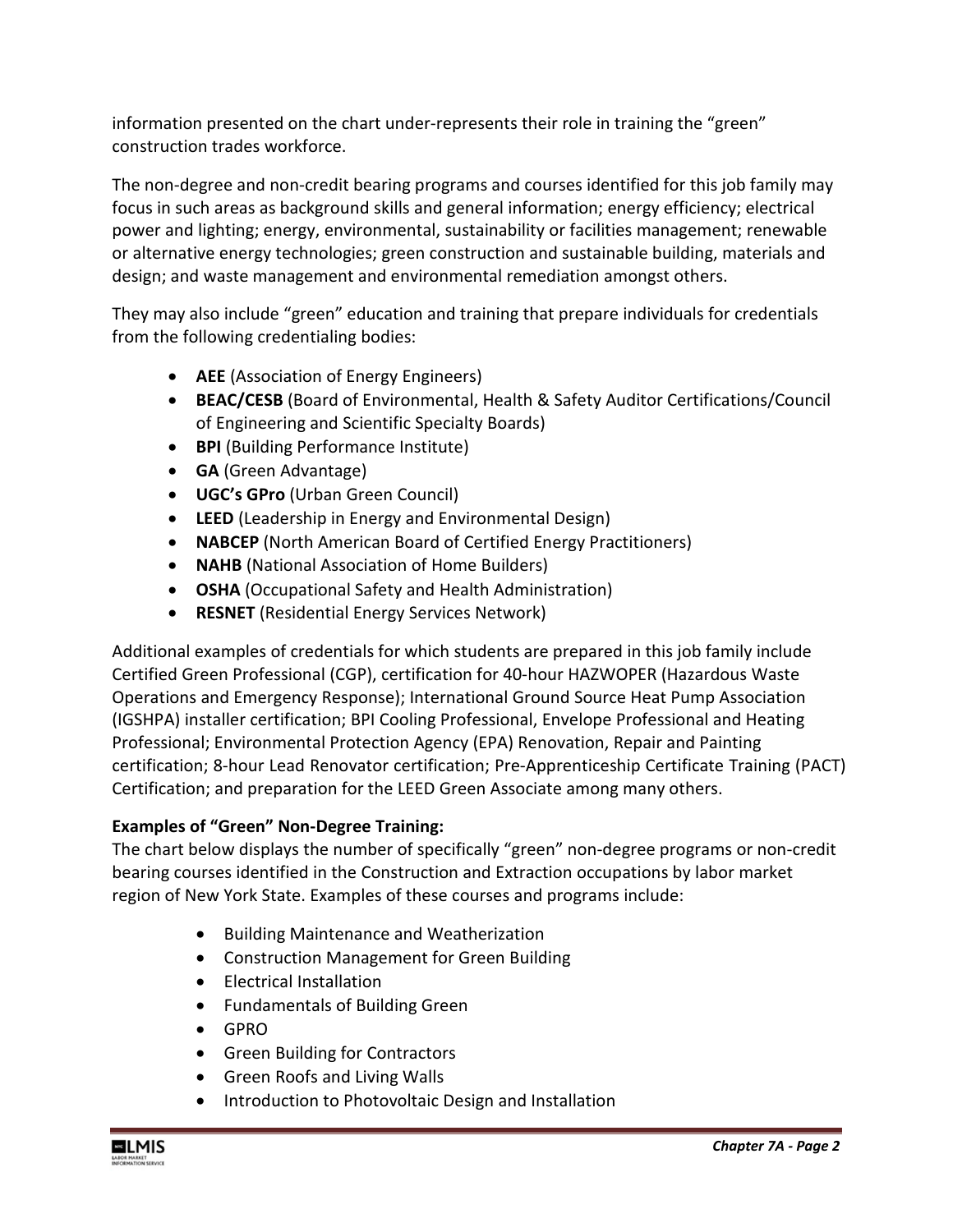- LEED AP Building Design and Construction
- Solar Hot Water Systems
- YouthBuild program

The specific providers and programs can be found in Appendix "H" to this report.

| Construction and Extraction Occupations - Green Non-Degree Programs and non-<br><b>Credit Bearing Courses</b> |                                         |                                        |                              |                               |
|---------------------------------------------------------------------------------------------------------------|-----------------------------------------|----------------------------------------|------------------------------|-------------------------------|
| <b>Region</b>                                                                                                 | <b>Number</b><br>οf<br><b>Providers</b> | <b>Number</b><br>οf<br><b>Programs</b> | <b>Students</b><br>Enrolled* | <b>Student</b><br>Completers* |
| <b>Hudson Valley</b>                                                                                          | 12                                      | 93                                     | 753                          | 738                           |
| New York City                                                                                                 | 31                                      | 90                                     | 4096                         | 3353                          |
| Central NY/Southern Tier                                                                                      | 11                                      | 59                                     | 66                           | 45                            |
| Long Island                                                                                                   | 9                                       | 34                                     | 566                          | 546                           |
| Western NY/Finger Lakes                                                                                       | 9                                       | 33                                     | 1585                         | 1282                          |
| Capital District/North<br>Country/Mohawk Valley                                                               | 10                                      | 25                                     | 602                          | 536                           |
| Online**                                                                                                      | 11                                      | 25                                     | 43                           | 41                            |
| <b>Total</b>                                                                                                  | 93                                      | 359                                    | 7711                         | 6541                          |

**\* Enrollment and completion data were not reported by all training/education providers.** 

 **\*\*Online designation is for web based programs and is not one of the LMI Regions.**

 **\*\*Blended format programs are included within the 6 LMI Regions.**

The Hudson Valley region offers the largest number of non-degree programs in the Construction and Extraction Job Family and represents almost 26 percent of the training programs offered. Within the Hudson Valley region, SUNY Ulster County Community College accounts for 34 programs in this job family and is one of the partner organizations with the Hudson Valley Community College (HVCC) Center for Energy Efficiency and Building Science (CEEBS) programs, which has other partners in this region as well. New York City has the second largest number of programs and represents about 25 percent of the total.

The New York City region has the highest reported enrollment and completion rates for all regions representing just over one-half of all enrollees (53%) and completers (51%) for the state. Solar One and Forever Green Training and Design are the largest contributors accounting for more than half of the total enrollment and completion reported for the New York City region. The Western NY/Finger Lakes region has the second highest reported enrollments and completions, representing about 21% and 20% respectively. Alfred State College and Erie Community College account for approximately two-thirds of the enrollment and completion in this region. The Central NY/Southern Tier region has the lowest reported enrollment with 66 enrollees and 45 completers, representing less than one percent of the statewide total for both.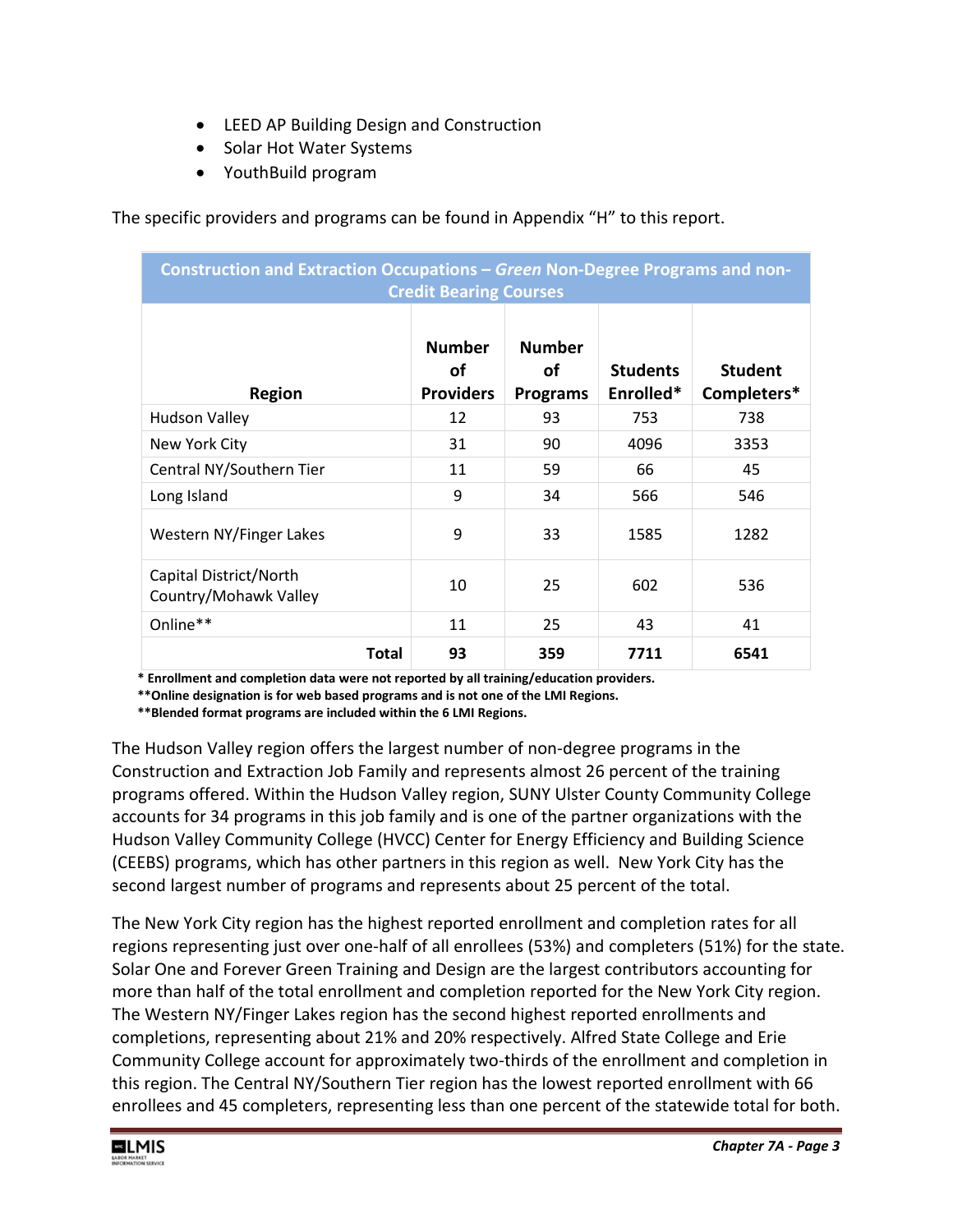Twenty-five "green" Online training programs were found for this job family.

#### **Spotlight on Green Professional Building Skills (GPRO) Training**

Many construction trade unions have participated actively with the Urban Green Council (the New York City affiliate of the US Green Building Council) to develop the Green Professional Building Skills (GPRO) program, which is intended to teach experienced construction workers the principles of sustainability as well as trade specific green construction knowledge.

The program helps these workers incorporate green practices into the core knowledge of their trade.

### **The GPRO training program includes:**

- *Fundamentals of Building Green*: 4-hour course covers sustainability as it relates to the construction industry and defines the work practices and concepts relevant to green building. This course is prerequisite to all other GPRO courses.
- *GPRO Construction Management*: 6-hour course that fills the "green gap" for individuals with construction experience such as: CM or GC Site Superintendent, Project Manager, Executive Project Manager, Project Engineer/Clerk, Sustainability Manager, experienced tradesperson, tradesperson with site supervision or management responsibility, facilities manager or building owner, owner's representative or project manager, project architect, professional engineer, or commissioning agent.
- *Electrical Systems*: 6-hour course designed for electricians and workers in the electrical industry.
- *Plumbing*: 6-hour course designed for plumbers and workers in the plumbing industry.
- *Mechanical Air***:** 6-hour course in sustainable construction practices for HVAC mechanics and workers in the heating and air conditioning industry.
- *GPRO Operations & Maintenance Essentials: 8-hour course* intended for a wide variety of professionals who work on-site in building operations and maintenance.

In New York City, GPRO courses are currently being delivered through three partner colleges: Medgar Evers in Brooklyn, Hostos Community College in the Bronx, and LaGuardia Community College in Queens. Students who live or work in New York State are eligible to apply for a 50% reimbursement for course and exam fees through NYSERDA through May 31, 2012. Several construction trade unions are actively promoting GPRO to their memberships.

### **Pre-Apprenticeship Training Programs:**

Several areas of the state have either pre-apprenticeship programs or transition programs that prepare individuals for entry into any of the construction trades. Some work with underrepresented populations, others with high school students, and others with returning military personnel. Some pre-apprenticeship programs operated in New York City and Long Island include:

- Building & Construction Trades Council of Nassau and Suffolk County Workforce Development Program
- Edward J. Molloy Institute for Construction Skills (New York City)
- Non-traditional Employment for Women (New York City)
- Helmets-to-Hardhats (nationwide program for returning military personnel, with locations in New York City and elsewhere in New York State)

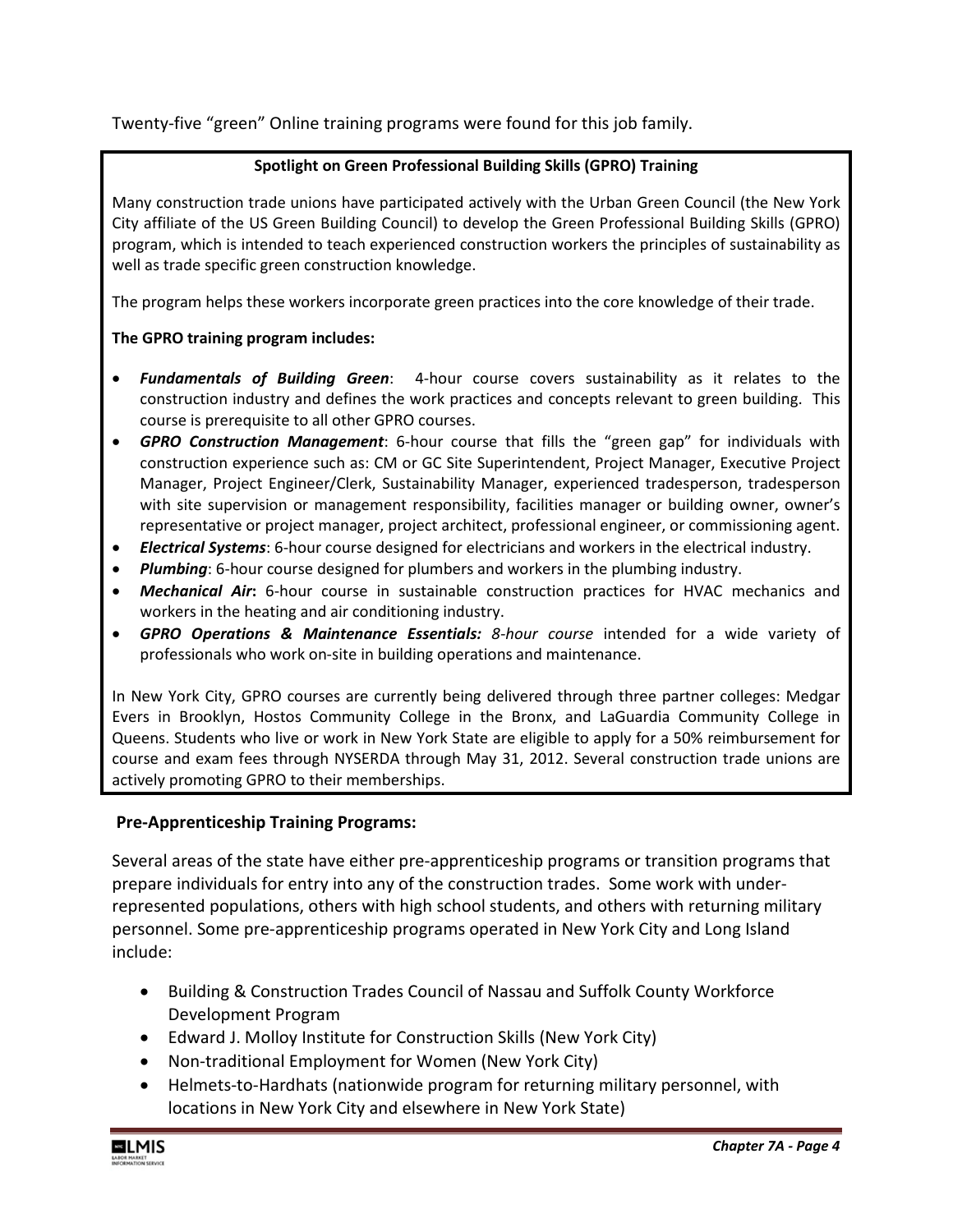### **Construction Trade Apprenticeships and Training Programs**

Within the construction trades in New York State, there are many different union locals, of varying sizes and covering different geographic areas. The following chart is not a complete list, but displays some of the construction unions most involved in green construction in the downstate areas of New York. More information on apprenticeship programs and apprenticeship occupations can be found on [www.labor.ny.gov/apprenticeship/appindex.shtm.](http://www.labor.ny.gov/apprenticeship/appindex.shtm)

| <b>Type of Labor</b><br><b>Organization</b>                                                                                                                                                                               | <b>Area of</b><br><b>Coverage</b>                  | <b>Nature of</b><br><b>Trade</b>                                                                                                               | <b>Involvement</b><br>in Green<br><b>Construction</b>                                                 | Apprenticeship<br><b>Duration</b>        |
|---------------------------------------------------------------------------------------------------------------------------------------------------------------------------------------------------------------------------|----------------------------------------------------|------------------------------------------------------------------------------------------------------------------------------------------------|-------------------------------------------------------------------------------------------------------|------------------------------------------|
| <b>Boilermakers Local 5</b>                                                                                                                                                                                               | NYC, Long<br>Island, lower<br><b>Hudson Valley</b> | Construction<br>boilermakers                                                                                                                   | Several areas                                                                                         | 4 years                                  |
| Northeast Regional<br><b>Council of Carpenters</b>                                                                                                                                                                        | New York<br><b>State</b>                           | Carpenters,<br>cabinetmakers,<br>millwright, pile<br>drivers,<br>construction<br>divers                                                        | Carpentry,<br>cabinetry                                                                               | 4 years; 5 years<br>for<br>cabinetmakers |
| Electrical Workers-<br><b>IBEW Local 25</b>                                                                                                                                                                               | Nassau &<br>Suffolk                                | Electrical,<br>Construction,<br>Maintenance,<br>Communication                                                                                  | Several areas                                                                                         | 5 years                                  |
| Electrical Workers-<br><b>IBEW Local 3</b>                                                                                                                                                                                | New York City<br>&<br>Westchester<br>County        | Electrical.<br>Construction,<br>Maintenance,<br>Communication                                                                                  | Several areas                                                                                         | 5½ years                                 |
| Laborers:<br>Locals 79 (Building<br>Construction<br>Laborers), 78<br>(Environmental<br>Remediation<br>Laborers) and 10<br>Home Performance<br>Laborers); training<br>handled by the Mason<br><b>Tenders Training Fund</b> | NYC & Long<br>Island                               | All aspects of<br>construction:<br>masonry,<br>plastering,<br>scaffolding;<br>Environmental<br>remediation;<br>Home<br>performance<br>laborers | Weatherization<br>of residential<br>homes;<br>Remediation of<br>hazardous<br>materials                | 3 years for Locals<br>78 and 79          |
| <b>Steamfitters Local 638</b>                                                                                                                                                                                             | NYC, Nassau,<br>Suffolk                            | Installation of<br>Steam or Hot<br><b>Water Piping</b>                                                                                         | Heating, air<br>conditioning,<br>ventilation, air<br>conditioning<br>and<br>refrigeration<br>(HVAC/R) | 5 years.                                 |

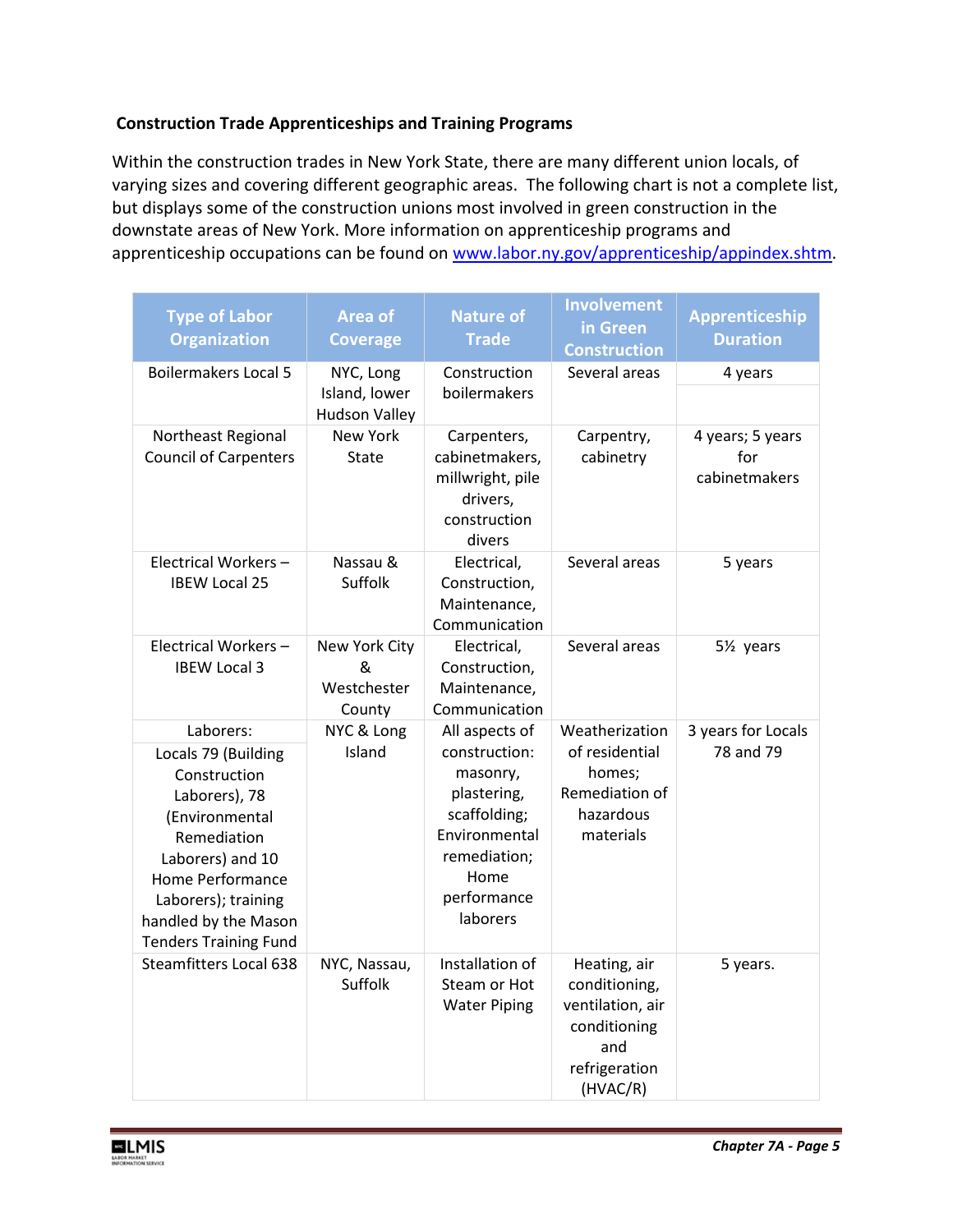| Plumbers Local 1 | New York City | Installation,<br>repair and | Several areas | 5 years |
|------------------|---------------|-----------------------------|---------------|---------|
|                  |               | maintenance of              |               |         |
|                  |               | piping systems              |               |         |

Some construction trade apprenticeships now offer an Associate's Degree as part of the apprenticeship, through articulation agreements with colleges. One example of this is Local 3 of the International Brotherhood of Electrical Workers, based in New York City, which has an articulation agreement with Empire State College.

## **Pathways out of Poverty "Green" Training Grants**

Pathways out of Poverty Grants, funded through the American Recovery and Reinvestment Act of 2009, were awarded by the U.S Department of Labor's Employment and Training Administration through a competitive procurement process. The purpose of these grants is to teach workers the skills required in high growth and emerging industries, including energy efficiency and renewable energy. The programs are designed to help individuals to learn new skills and competencies, gain employment, and advance along career pathways.

Focused on Public Micro Data Areas (PUMAs) where poverty rates were 15% or higher, the grants are targeted to individuals who may lack basic literacy and job readiness skills, and may also face other barriers to employment.

There are four Pathways out of Poverty grants operating in New York State:

- **The Consortium for Worker Education** [\(www.cwe.org\)](http://www.cwe.org/), along with service partners SoBRO, Sustainable South Bronx, the Osborne Association, the Association for Energy Affordability and Nontraditional Employment for Women, is establishing the **Center for Environmental Workforce Training (CEWT)** to recruit, train and identify employment opportunities for Bronx residents in city-wide emerging Green industries and transitioning sectors. These include Green Building Construction and Retrofit, Energy Efficiency Assessment, Deconstruction and Materials Use, and Sustainable Manufacturing.
- **STRIVE (**[www.striveny.org](http://www.striveny.org/)**) in East Harlem operates a Green** Construction Program that trains students in carpentry, electrical, and plumbing and prepares them for handling hazardous materials and energy efficient building and retrofitting techniques. The program includes instruction in four Brownfield Remediation certifications that are industry-recognized within New York State. In addition, the program includes classes in weatherization, energy auditing and solar panel installation.
- **Pathstone Corporation** [\(www.pathstone.org\)](http://www.pathstone.org/) runs the **"Green for Gold"** program in Rochester, New York, which focuses on deconstruction, specifically on city properties slated for demolition in Rochester.

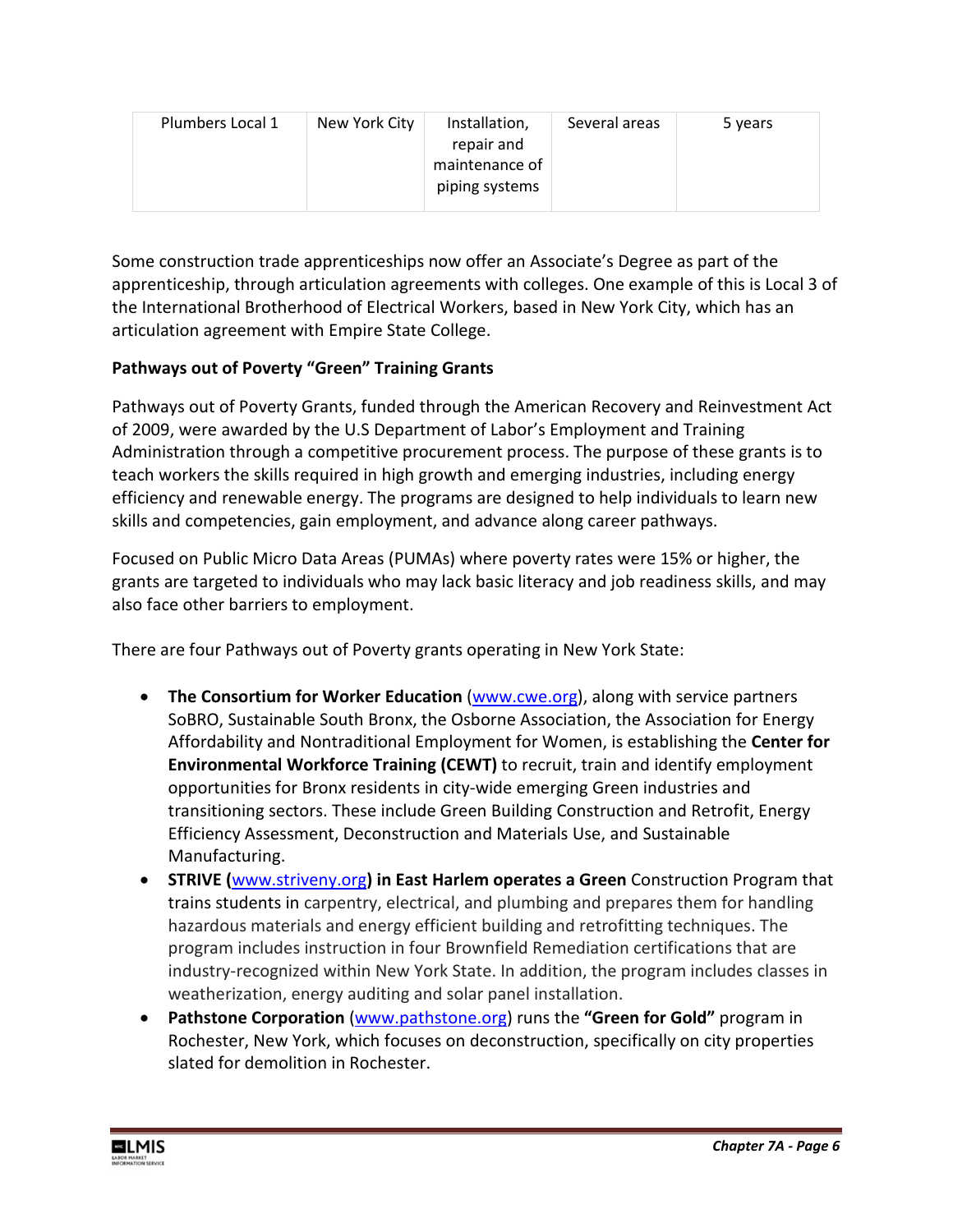• **Central New York (CNY) Works** [\(www.cnyworks.com\)](http://www.cnyworks.com/) is coordinating the **"eCUSE"** grant which provides low-income jobseekers living in the City of Syracuse with access to green employment and training assistance.

For more information about Pathways out of Poverty grants visit [http://www.doleta.gov/pdf/Pathways\\_Poverty\\_grants.pdf.](http://www.doleta.gov/pdf/Pathways_Poverty_grants.pdf)

## **Degree and Credit-Bearing Certificate Programs**

# *General Degree and Credit-Bearing Certificate Programs*

As explained more fully in the "Research Methods" section of this report, as part of its research on "green" jobs, the New York State Department of Labor and its research partners looked at awards (certificates and degrees) conferred by colleges, universities, technical and vocational institutions related to green jobs. The information below was derived from the U.S. Department of Education's Integrated Postsecondary Education Data System (IPEDS), which gathers information from every college, university, and technical and vocational institution that participates in the federal student financial aid programs. IPEDS data, which is organized by instructional program ("CIP" codes) was "crosswalked" to occupations using the U.S. Departments of Education and Labor's "CIP–SOC "crosswalk" to link instructional programs to occupations. It should be noted that IPEDS provides information that allows the identification of *all* degrees and credited certificates that align with a job family but may not pertain to the occupation as it relates to the green economy.

IPEDS data indicates that in 2010, 142 awards were conferred related to the Construction Trades job family.

Only four of the six NYS LMI Regions have awards in this Job Family. These regions include the Western NY/Finger Lakes, Capital District/Mohawk Valley/North Country, Central NY/Southern Tier and Hudson Valley regions.

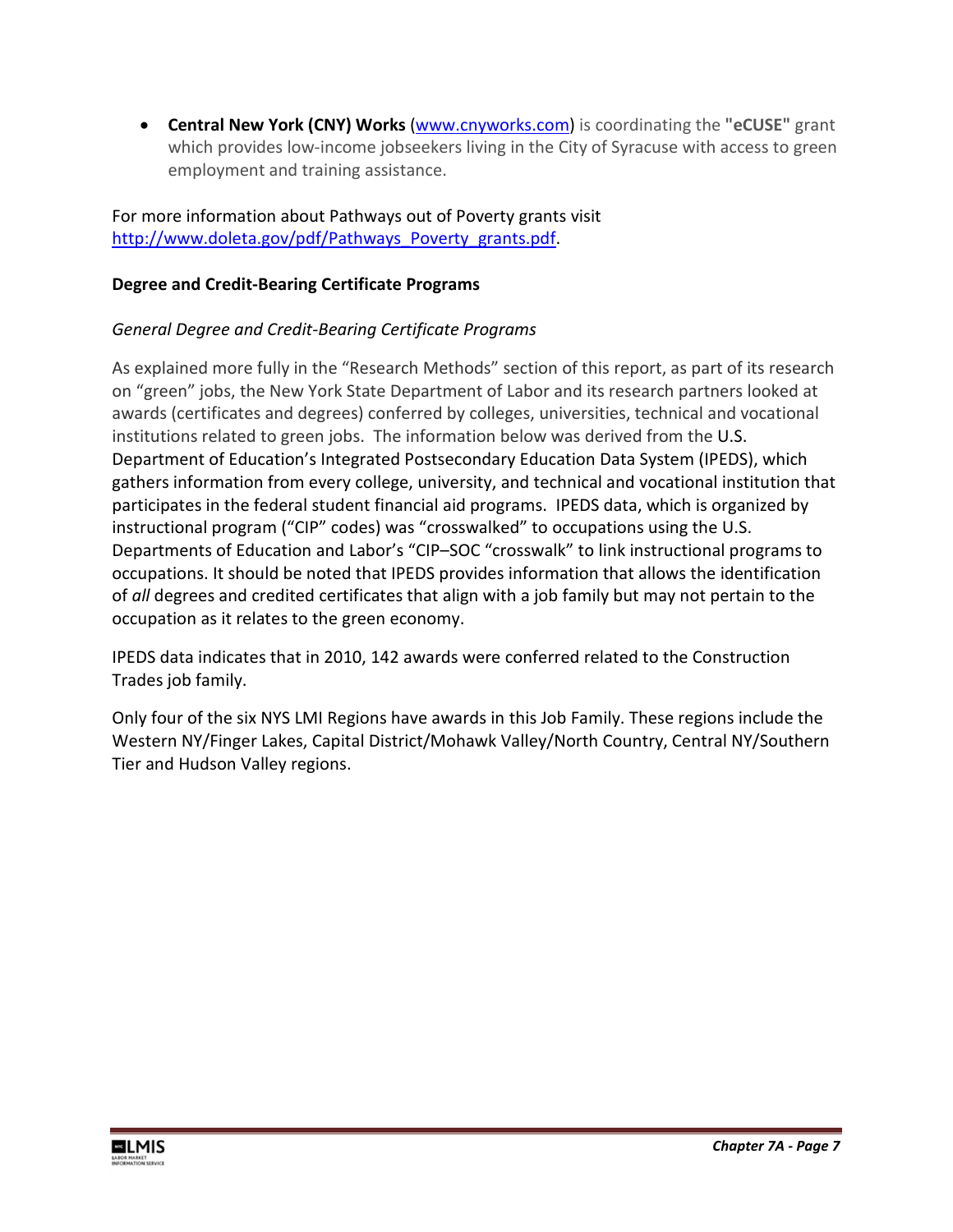

130 awards conferred were at the Associates degree level, with 81 Associates degrees or 57% of awards in the Western New York/Finger Lakes region, followed by 31 or 26% in the Central NY/Southern Tier Region. The Associate's degree is the highest award level for this Job Family.

### *Green Degree and Credit-Bearing Certificate Programs*

The chart below summarizes the number of *specialized* green-related degree and credit bearing programs in Construction Trades that the research partners identified through original research, which was then validated by the postsecondary institutions.

Relatively few degree and credit based programs were found for this job family, as the skills required for Construction Trades occupations are learned predominantly through preapprenticeships, apprenticeships, post-secondary non-credit courses and on the job training.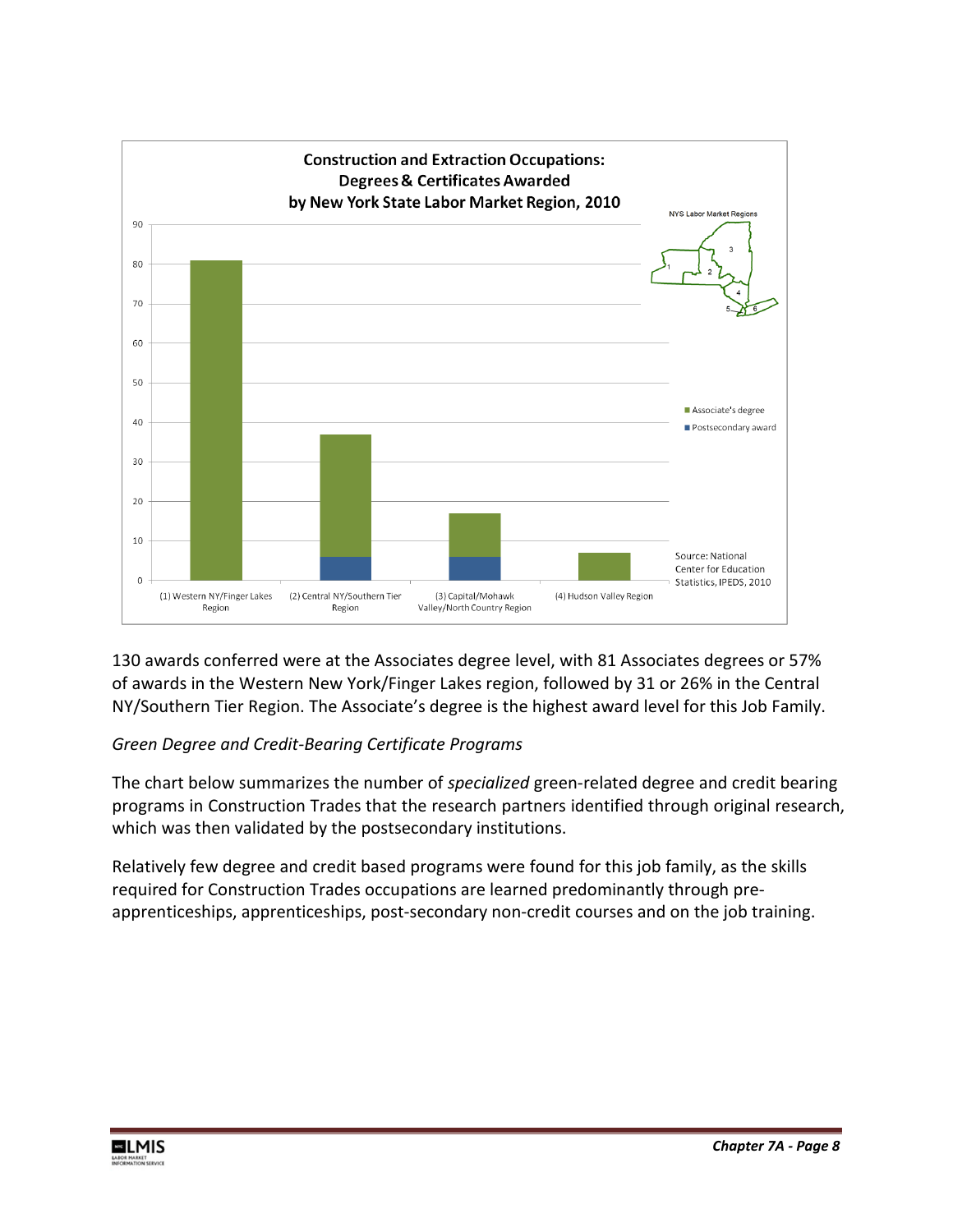| <b>Construction and Extraction Occupations – Green Degree Programs and Credit</b><br><b>Bearing Courses</b> |                               |                                     |                             |                                     |  |
|-------------------------------------------------------------------------------------------------------------|-------------------------------|-------------------------------------|-----------------------------|-------------------------------------|--|
| Region                                                                                                      | Number of<br><b>Providers</b> | <b>Number of</b><br><b>Programs</b> | <b>Students</b><br>Enrolled | <b>Student</b><br><b>Completers</b> |  |
| Long Island                                                                                                 | 3                             | 4                                   | 275                         | 104                                 |  |
| Western NY/Finger<br>Lakes                                                                                  | 2                             | 4                                   | 99                          | 97                                  |  |
| Capital District/North<br>Country/Mohawk Valley                                                             | 3                             | 3                                   | n/a                         | n/a                                 |  |
| Central NY/Southern<br>Tier                                                                                 | $\overline{2}$                | 2                                   | 66                          | 14                                  |  |
| New York City                                                                                               | $\mathbf{1}$                  | 1                                   | n/a                         | n/a                                 |  |
| Totals:                                                                                                     | 11                            | 14                                  | 440                         | 215                                 |  |

 **\*Enrollment and completion data were not reported by all training/education providers.**

Three providers were identified on Long Island offering four programs, which represents 29% of all programs in the identified regions. The Western New York/Finger Lakes region also has four programs, which are offered by two providers.

The Long Island region has the highest number of students enrolled and completed, representing 63% and 48% respectively of enrollees and completers in the state.

Illustrative "green" degree program names include:

- Building Trades-Building Construction AOS (Associate of Occupational Studies)
- Construction and Environmental Technology AAS
- Construction Management Engineering Technology BS
- Green Building Technology One year credit certificate
- Sustainable Urban Environments BS
- Alternative and Renewable Energy Systems B-Tech (Bachelor of Technology)

#### **Program Focus**

The following chart displays particular program focus areas for Construction and Extraction programs. "Program focus" categories are assigned with the intention to align programs with categories of economic activity included in the employer survey, such as energy efficiency and renewable energy (e.g. solar PV, solar thermal, wind, biomass, geothermal, hydro). In other cases, they are descriptive identifiers used to group similar programs together.

In construction and extraction occupations, a large number of "green" programs identified are focused on energy efficiency, green construction/sustainable building, materials and design, and renewable energy. Of note is the significant number of LEED programs offered. In addition, solar programs comprise a large percentage of the programs in renewable energy offered across the state.

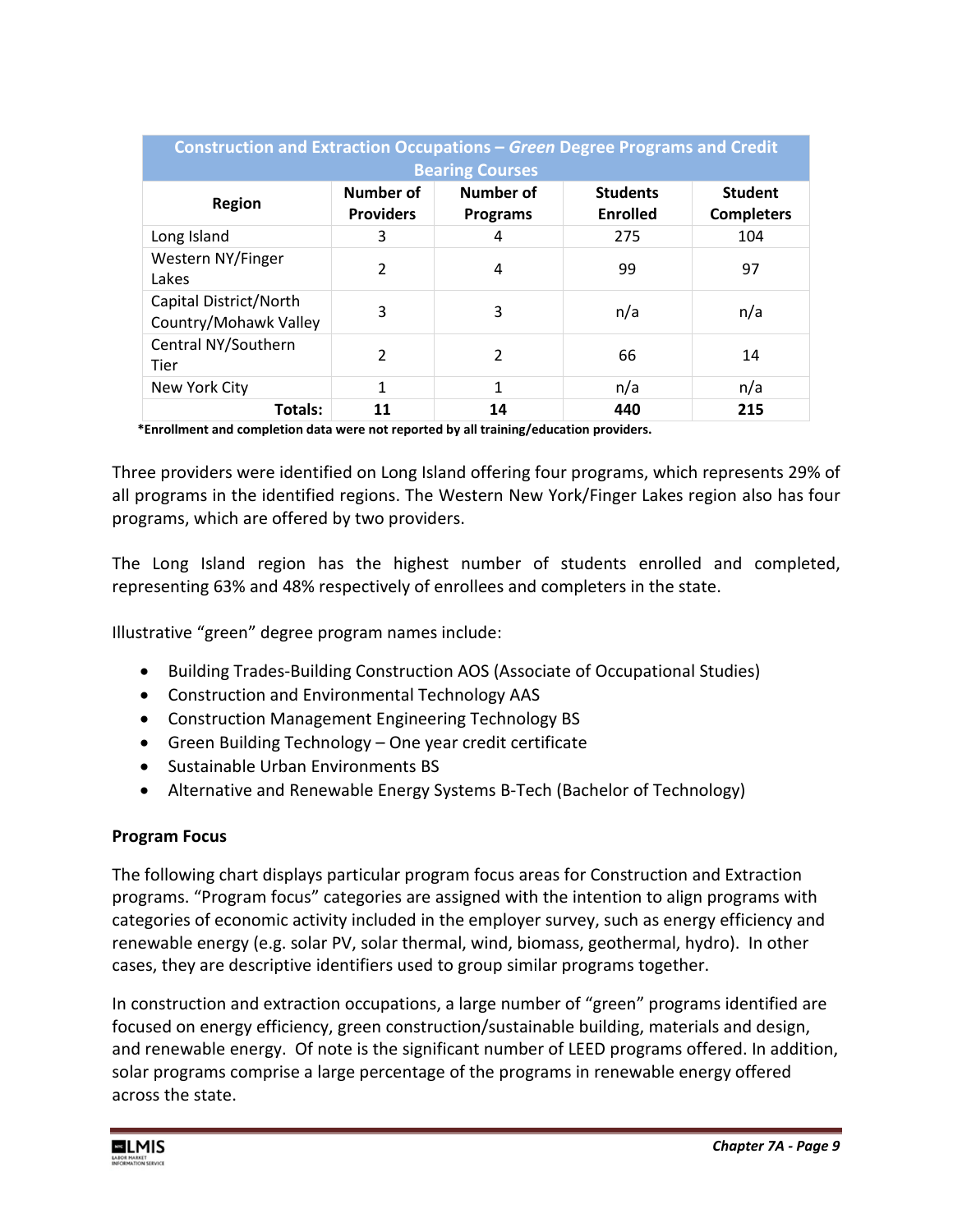| <b>Construction and Extraction Occupations - Program Focuses</b>                   | Degree/<br><b>Credit</b><br><b>Programs</b> | <b>Non</b><br>Degree/<br>Non-<br><b>Credit</b><br><b>Programs</b> |
|------------------------------------------------------------------------------------|---------------------------------------------|-------------------------------------------------------------------|
| Background Skills / General                                                        | n/a                                         | 16                                                                |
| Electrical / Power / Lighting                                                      | n/a                                         | 5                                                                 |
| <b>Energy Efficiency</b>                                                           | n/a                                         | 107                                                               |
| Green Construction / Sustainable Building, Materials and Design:                   |                                             |                                                                   |
| Green Construction, Architecture, Design, Sustainable/Green<br>Building (non-LEED) | 5                                           | 55                                                                |
| <b>LEED Programs</b>                                                               | n/a                                         | 23                                                                |
| Other / Miscellaneous                                                              | 3                                           | 35                                                                |
| Renewable / Alternative Energy:                                                    |                                             |                                                                   |
| Biomass / Biofuels / Bioenergy                                                     | n/a                                         | 1                                                                 |
| Fuel Cells / Battery Technology                                                    | n/a                                         | $\mathbf{1}$                                                      |
| Geothermal                                                                         | n/a                                         | 10                                                                |
| Multifocus or Other Renewable / Alternative Energy                                 | $\overline{2}$                              | 9                                                                 |
| Solar PV                                                                           | $\overline{2}$                              | 63                                                                |
| Solar Thermal                                                                      | n/a                                         | 16                                                                |
| Wind                                                                               | 1                                           | 9                                                                 |
| Waste Management / Environmental Remediation                                       | $\mathbf{1}$                                | 9                                                                 |

 **\***Programs may be counted toward multiple job families

### **Conclusion**

Green training in the construction trades job family is unique compared to other job families. Construction skills are learned predominantly through on the job, pre-apprenticeship or apprenticeship types of training. Basic training for a "green" tradesperson is largely the same as for the trade in general. This is reflected in the relatively low occurrence of "green" degree or credit related educational and training programs found for this job family. In many cases, preapprenticeship, apprenticeship and training for union workers has been updated to include content required for green or sustainable construction.

Many "green" non-degree and non-credit based programs have been identified by the research for Construction and Extraction occupations. A large number of these programs provide specific credentials that are recognized by credentialing bodies such as the Green Building Certification Institute (GBCI), which administers the LEED credential, Building Performance Institute (BPI), the North American Board of Certified Energy Practitioners (NABCEP) and many others to provide the "green" skills and training workers may need to enhance existing skills or to provide new skills, training and specializations within their occupations. These programs are focused in